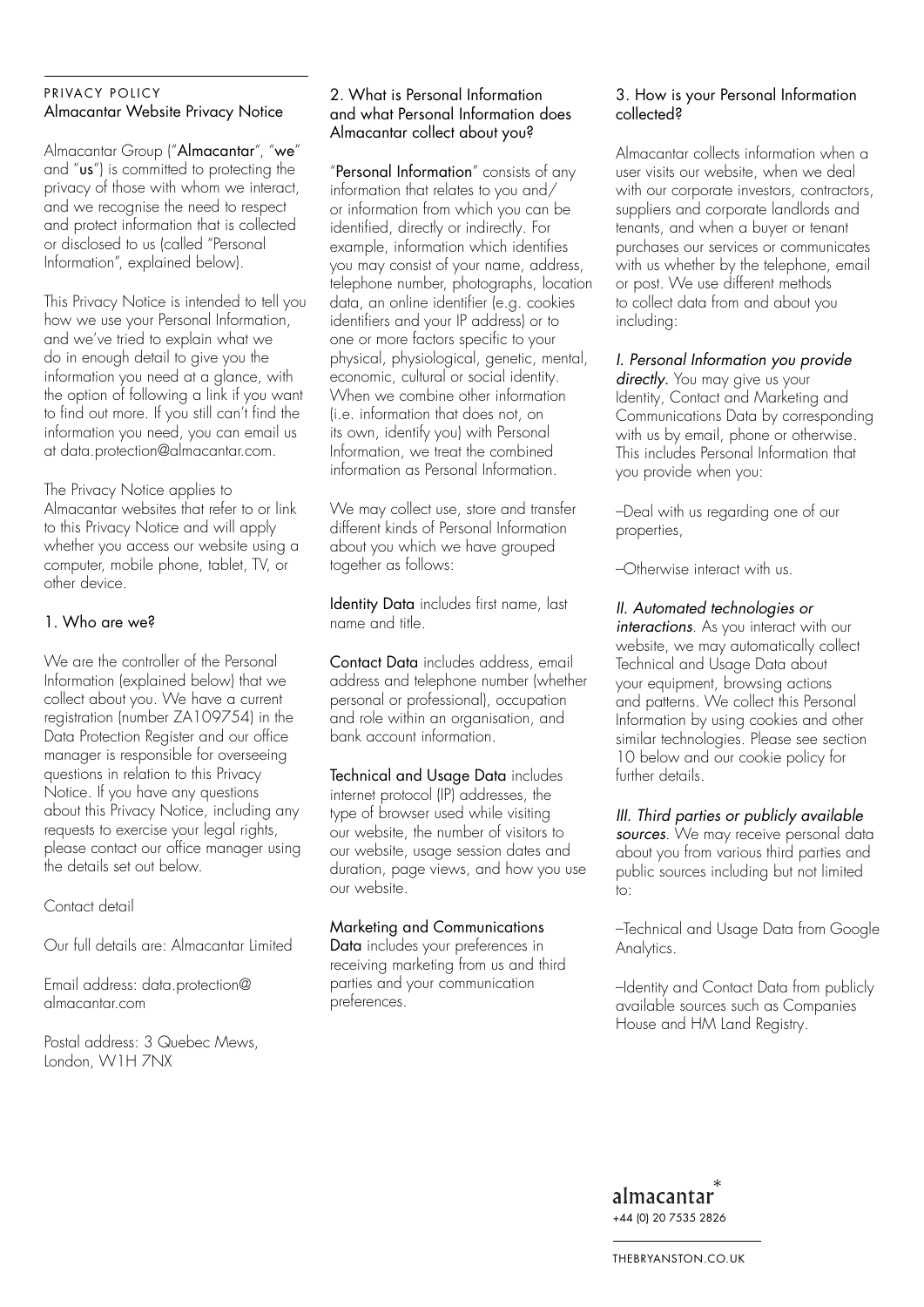# 4. How do we use your information?

We may use the Personal Information that we collect for the following purposes:

I. Deliver our services  $-\text{as a property}$ investment and development company, to deal with our current and prospective buyers, landlords and tenants, to liaise with our suppliers, contractors and building managers and to comply with our obligations to our shareholders;

II. Business Purposes – for business monitoring and internal record keeping including maintaining our accounts, administering our systems complying with good practice and for other administrative, operational and security reasons;

# III. Services and Website

Improvement – to identify trends in the real estate market, to improve our services and to create promotional and business plans, to conduct web analytics and ensure content from our website is presented in the most effective manner and to enhance the user experience;

IV. Customer Support Services – to respond to enquiries about our properties and to provide customer support services;

V. Recruitment purposes – we will process job applicants' personal data for recruitment purposes;

VI. Legal Obligations - to comply with our legal and regulatory obligations; and

VII. Updates – to communicate with you, including communicating with you about your transactions with us, giving you important information about our services and sending you notices about any material changes to our Privacy Notice.

The law allows us to use the Personal Information as set out above on the basis that the processing is necessary for the performance of a contract with you, or we are acting in our "legitimate interests" in ensuring our business is run efficiently, provided your fundamental rights and freedoms are not overridden.

## Marketing communications

Almacantar may use your Personal Information to provide you with email notifications and other communications by email and post, telephone, and/ or text message (SMS) and digital and social media, on the basis that we obtain your consent to use your Personal Information for these purposes. For further information on this, see the 'Your Choices' section of this Privacy Notice.

# Combining Personal Information

We may combine the Personal Information that we collect from you (including information received from our affiliates) to the extent permitted by applicable law. For example, we may combine various different databases that contain your Personal Information to allow us to provide better support services and more personalised content (such as, marketing).

## 5. To whom do we disclose your information?

We will use your Personal Information for our internal business purposes, some of which are mentioned above. We may also sell your Personal Information to third parties. We may disclose your information to the following entities:

# I. Almacantar Affiliates

We may need to transfer your Personal Information to other Almacantar affiliates (as defined in section 1159 of the Companies Act 2006) to provide the services you require or any other services/assistance you request. All Almacantar affiliates are required to follow the privacy practices set forth in this Privacy Notice, or such other privacy notice that they may notify to you.

# II. Service Providers

We use third party service providers to help us to administer certain activities and services on our behalf, such as analysing usage of our services, providing our website and IT infrastructure, and sales and customer relationship database management

systems. We may share Personal Information about you with such thirdparty service providers solely for the purpose of enabling them to perform services on our behalf and they will operate only in accordance with our instructions. Here are examples of thirdparty service providers we use:

*a. Analytics Service Providers* – analytics providers are used to assist us in understanding the usage of our services and to enable us to improve our services. The analytics provider we currently use is Google Analytics. For further information see our Cookie Policy.

*b. IT Consultants* – we use IT consultants to assist us in the provision of our website and business administration. We currently use CMI and Space Galleon to host our website.

# III. Anonymous statistics

We prepare and develop anonymous, aggregate or generic data and statistics for various reasons (such as aggregate usage statistics including "page views" on our website, and analysing demographics). As this data is anonymous (i.e. you cannot be identified from it) we do not consider this information to be Personal Information. As such, we may share it with any third party (such as our affiliates, partners, advertisers or otherwise).

## IV. Third parties when required by Law or to Protect our Services

We will disclose your Personal Information to comply with applicable law or respond to valid legal process, including from our regulators, law enforcement or other government agencies; to protect our customers (e.g. to prevent spam or attempts to defraud users of our services); to operate and maintain the security of our website (e.g. to prevent or stop an attack on our systems or networks); or to protect the rights or property of Almacantar, including enforcing any terms or agreements governing the use of our services.

almacantar +44 (0) 20 7535 2826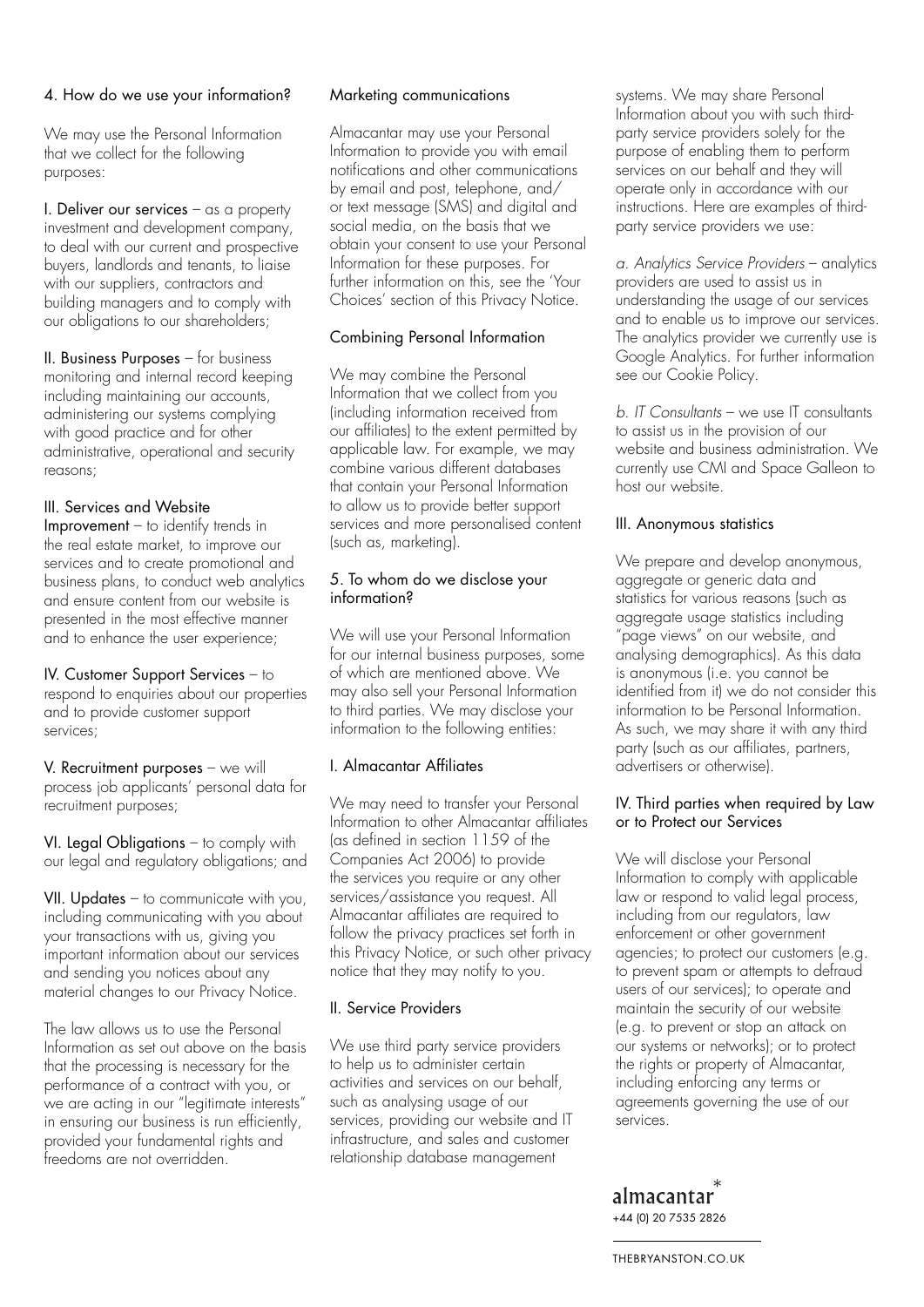## V. Other Parties in Connection with Corporate Transactions

We may disclose your Personal Information to a third party (or other Almacantar affiliate) in the event that all or substantially all of our business or assets are or are intended to be sold or otherwise assigned to another entity.

## VI. Other Parties At Your Direction

We may share Personal Information about you with third parties when you request such sharing, including your property manager, financial adviser, solicitor or accountant.

#### 6. What do we do to keep your information secure?

We have put in place appropriate physical and technical measures to safeguard the Personal Information that we collect in connection with our services. In addition, we limit access to your Personal Information to those employees, agents, contractors and other third parties who have a business need to know. They will only process your Personal Information on our instructions and they are subject to a duty of confidentiality. However, please note that although we take appropriate steps to protect your Personal Information, no website, device, online application or transmission of data, computer system or wireless connection is completely secure and therefore we cannot guarantee the security of your Personal Information.

# International Transfer of Data

The Personal Information that we collect from you may be stored and processed in your region, or transferred to, stored at or otherwise processed outside the European Economic Area ("EEA"), including but not limited to Hong Kong, China, Dubai, Bahrain and the USA or in any other country where Almacantar or Almacantar affiliates, agents or service providers maintain facilities. By using our website and/or providing us with your Personal Information, you acknowledge that we will collect, transfer, store and process your information outside the EEA. We will

take all steps reasonably necessary to ensure that your Personal Information is kept secure and treated in accordance with this Privacy Notice and the requirements of applicable law wherever the data is located.

Where we transfer your Personal Information outside the EEA to other third parties, we will ensure that appropriate transfer agreements and mechanisms are in place to help ensure that our third-party service providers provide an adequate level of protection to your Personal Information. We will only transfer your Personal Information outside the EEA in accordance with applicable laws or where you have given us your consent to do so.]

#### 7. Data Retention – How long we will store/keep your Personal Information

Almacantar retains Personal Information for as long as necessary to fulfil the purposes for which your Personal Information has been collected as outlined in this Privacy Notice unless a longer retention period is required by law. When your Personal Information is no longer required for the purpose it was collected or as required by applicable law, it will be deleted and/or returned to you in accordance with applicable law.

## 8. Accessing your Personal Information and other rights you have

Almacantar will collect, store and process your Personal Information in accordance with your rights under any applicable data protection laws. Under certain circumstances, you have the following rights in relation to your Personal Information:

I. Subject Access  $-\sqrt{ }$  have the right to request details of the Personal Information which we hold about you and copies of such Personal Information.

II. Right to Withdraw Consent – in the limited circumstances where you have consented to our processing of your Personal Information, you have the right to withdraw such consent at any time. In the event you wish to withdraw your

consent to processing, please contact us using the details provided in section 13.

III. Data Portability – you may, in certain circumstances, request us to port (i.e. transmit) your Personal Information directly to another organisation.

IV. Rectification – we want to ensure that the Personal Information about you that we hold is accurate and up to date. If you think that any information we have about you is incorrect or incomplete, please let us know. To the extent required by applicable laws, we will rectify or update any incorrect or inaccurate Personal Information about you.

V. Erasure ('right to be forgotten')  $-$  you have the right to have your Personal Information 'erased' in certain specified situations.

VI. Restriction of processing – you have the right in certain specified situations to require us to stop processing your Personal Information.

VII. Object to processing - you have the right to object to specific types of processing of your Personal Information, such as, where we are processing your Personal Information for the purposes of direct marketing.

#### VIII. Prevent automated decision-

taking – in certain circumstances, you have the right not to be subject to decision being taken solely on the basis of automated processing.

#### Enforcing your rights

If you wish to enforce any of your rights under applicable data protection laws, then please see section 13 below. We will respond to your request without undue delay and by no later than one month from receipt of any such request, unless a longer period is permitted by applicable data protection laws. We may, if permitted to do so by applicable data protection laws, charge a reasonable fee for dealing with your request which we will notify to you.

almacantar +44 (0) 20 7535 2826

THEBRYANSTON.CO.UK